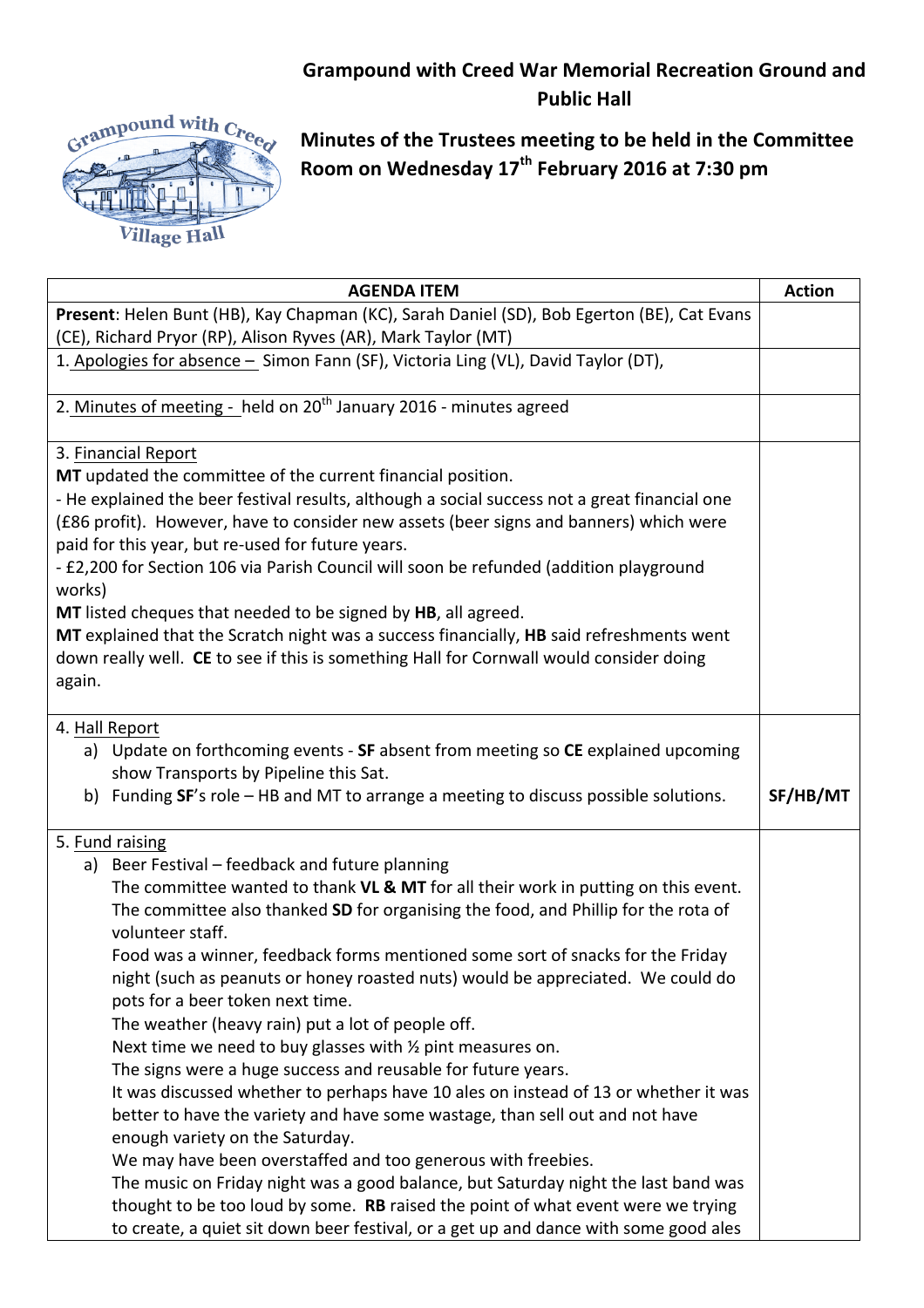|           | to drink. It was also noted that if the bands had been at the other end where the<br>blacks were the sound would have been absorbed and not so loud. This set up was<br>not possible this year, but would be taken into consideration for future years.<br>Figures showed that the average consumption was $2 \frac{1}{2}$ pints.<br>Going forward - we could reduce the costs in the entertainment area. We could cut<br>down on freebies (bands for cups). We could use the committee room as a<br>children's play area or quiet area. We could have a facepainter / children's<br>entertainer.<br>Instead of 9 Gallon barrels we could have some polypins (4 % gallons) to help<br>minimise wastage.<br>AR suggested getting in touch with buskers for entertainment. The jazz duo 'Jumpin<br>Jack' was also suggested.<br>It was discussed that if we planned the entertainment before Christmas and let<br>people know what they are this may help increase numbers.<br>Overall it was a great social event, and something we want to continue for future<br>years. |                |
|-----------|--------------------------------------------------------------------------------------------------------------------------------------------------------------------------------------------------------------------------------------------------------------------------------------------------------------------------------------------------------------------------------------------------------------------------------------------------------------------------------------------------------------------------------------------------------------------------------------------------------------------------------------------------------------------------------------------------------------------------------------------------------------------------------------------------------------------------------------------------------------------------------------------------------------------------------------------------------------------------------------------------------------------------------------------------------------------------|----------------|
|           | b) Queen's $90^{th}$ birthday celebration - BE pointed out that we had supported the<br>Golden and Diamond Jubilee's and didn't think it was the Village Hall's duty to put<br>on an event to commemorate this. It was more likely to be a group of volunteer's or<br>the Parish Council's responsibility. It was decided that we would make the facilities<br>free to any group who wanted to arrange the celebrations, but for us it would likely<br>end up being a cost rather than a fundraiser to put on ourselves.                                                                                                                                                                                                                                                                                                                                                                                                                                                                                                                                                 |                |
|           | 6. Future Development                                                                                                                                                                                                                                                                                                                                                                                                                                                                                                                                                                                                                                                                                                                                                                                                                                                                                                                                                                                                                                                    |                |
|           | a) Ham Field update<br>BE put in application to Council for Section 106 Open Space money to cover our<br>legal costs. Once we have the land we can decide how best to serve the community<br>needs. We could apply to Garlenick Wind Turbine for help with development, but<br>we need to discuss the priority. There is nothing stopping the school from applying<br>to the fund separately. They are keen to use the land for their woodland classes. It<br>was noted that DT wanted to get involved with this and a sub-committee could be<br>set up for this.<br>b) Proposal from Football Club                                                                                                                                                                                                                                                                                                                                                                                                                                                                      | BE/HB          |
|           | After thorough and detailed discussion it was decided that the hall committee<br>would decline the proposal based on the following salient points:-                                                                                                                                                                                                                                                                                                                                                                                                                                                                                                                                                                                                                                                                                                                                                                                                                                                                                                                      |                |
| ٠         | The Trustees cannot agree any scheme which includes provision for licensed                                                                                                                                                                                                                                                                                                                                                                                                                                                                                                                                                                                                                                                                                                                                                                                                                                                                                                                                                                                               |                |
| $\bullet$ | premises.<br>Furthermore it was felt that such facilities would be detrimental to other current<br>provision within the village and that the Football Club could work with other<br>establishments to find suitable social space.                                                                                                                                                                                                                                                                                                                                                                                                                                                                                                                                                                                                                                                                                                                                                                                                                                        |                |
| $\bullet$ | There is no evidence to confirm community support for the proposal.                                                                                                                                                                                                                                                                                                                                                                                                                                                                                                                                                                                                                                                                                                                                                                                                                                                                                                                                                                                                      |                |
| ٠         | The risk involved in building within a flood zone.                                                                                                                                                                                                                                                                                                                                                                                                                                                                                                                                                                                                                                                                                                                                                                                                                                                                                                                                                                                                                       | H <sub>B</sub> |
| ٠         | We are also unwilling to consider alterations to the watercourse on the eastern<br>boundary. Even if the funding could be found and the relevant authorities were to<br>give permission we are unwilling to alter a water drainage system which has been                                                                                                                                                                                                                                                                                                                                                                                                                                                                                                                                                                                                                                                                                                                                                                                                                 |                |
|           | serving the village well.                                                                                                                                                                                                                                                                                                                                                                                                                                                                                                                                                                                                                                                                                                                                                                                                                                                                                                                                                                                                                                                |                |